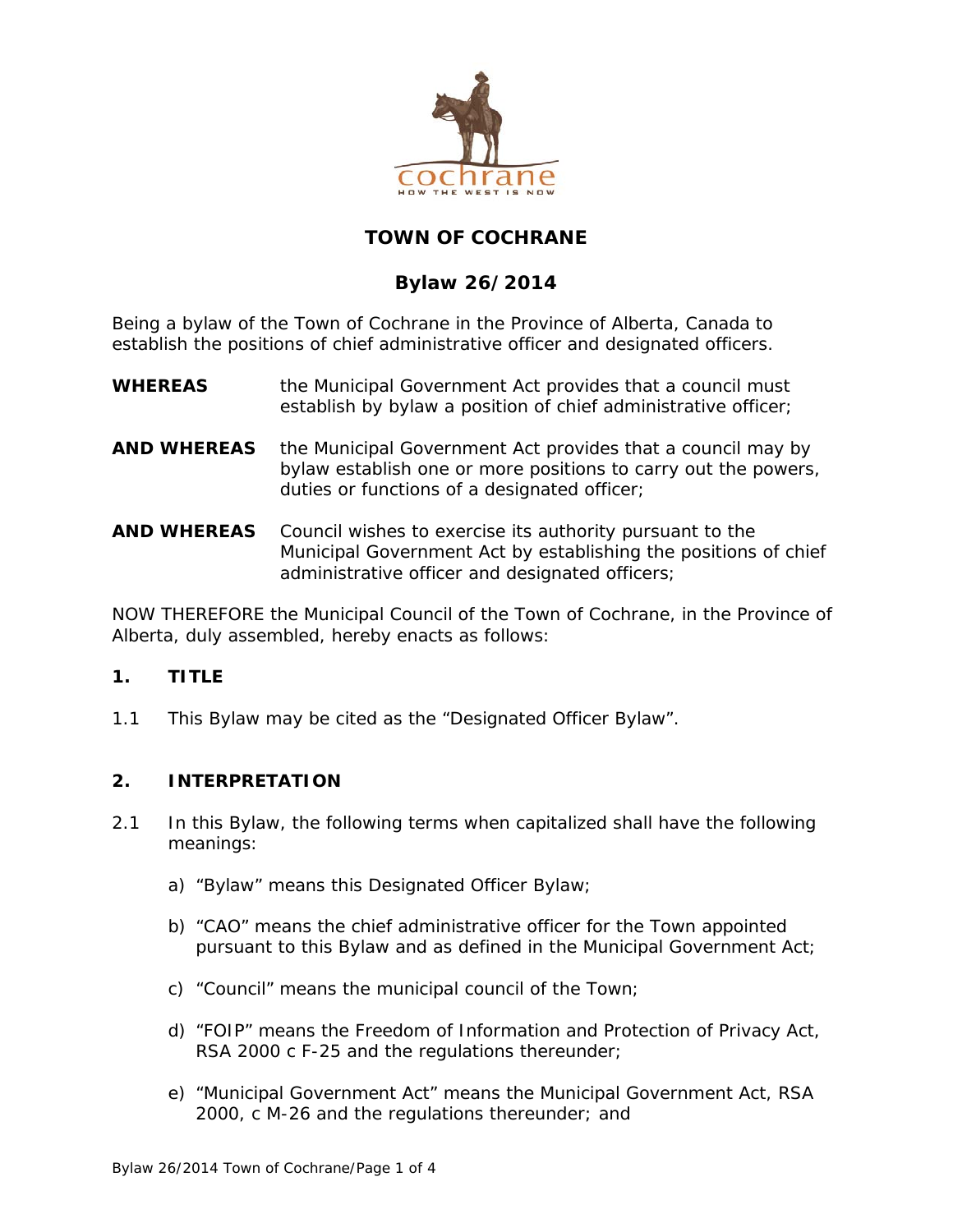- f) "Town" means the municipal corporation of the Town of Cochrane.
- 2.2 Any references in this Bylaw to any statutes, regulations, bylaws or other enactments is to those statutes, regulations, bylaws or other enactments as amended or replaced from time to time and any amendments thereto.
- 2.3 Whenever a singular or masculine form of a word is used in this Bylaw, it shall include the plural, feminine or neutral form of the word as the context so requires.
- 2.4 The headings in this Bylaw do not form part of this Bylaw and shall not affect its interpretation.

### **3. CHIEF ADMINISTRATIVE OFFICER**

- 3.1 The position of the CAO is hereby established.
- 3.2 The CAO shall be given the title "Chief Administrative Officer".
- 3.3 The CAO shall have the all of the powers, duties and functions of a chief administrative officer as set out in the *Municipal Government Act*.
- 3.4 Without limiting the generality of section 3.3 of this Bylaw, the CAO is the head of the Town within the meaning of *FOIP*.
- 3.5 The CAO is the designated officer to act as the Clerk of the assessment review boards having jurisdiction in the Town of Cochrane.
- 3.6 Unless a designated officer is expressly appointed in this Bylaw or another bylaw of the Town, the CAO has all the powers, duties and functions given to a designated officer under the *Municipal Government Act* or any other statute or enactment.
- 3.7 The CAO is authorized to revise any or all of the bylaws of the Town by:
	- a) consolidating a bylaw by incorporating all amendments to it into one bylaw;
	- b) omitting and providing for the repeal of a bylaw or a provision of a bylaw that is inoperative, obsolete, expired, spent or otherwise ineffective;
	- c) omitting, without providing for its repeal, a bylaw or a provision of a bylaw that is of a transitional nature or that refers only to a particular place, person or thing or that has no general application throughout the municipality;
	- d) combining 2 or more bylaws into one, dividing a bylaw into 2 or more bylaws, moving provisions from one bylaw to another and creating a bylaw from provisions of another or 2 or more others;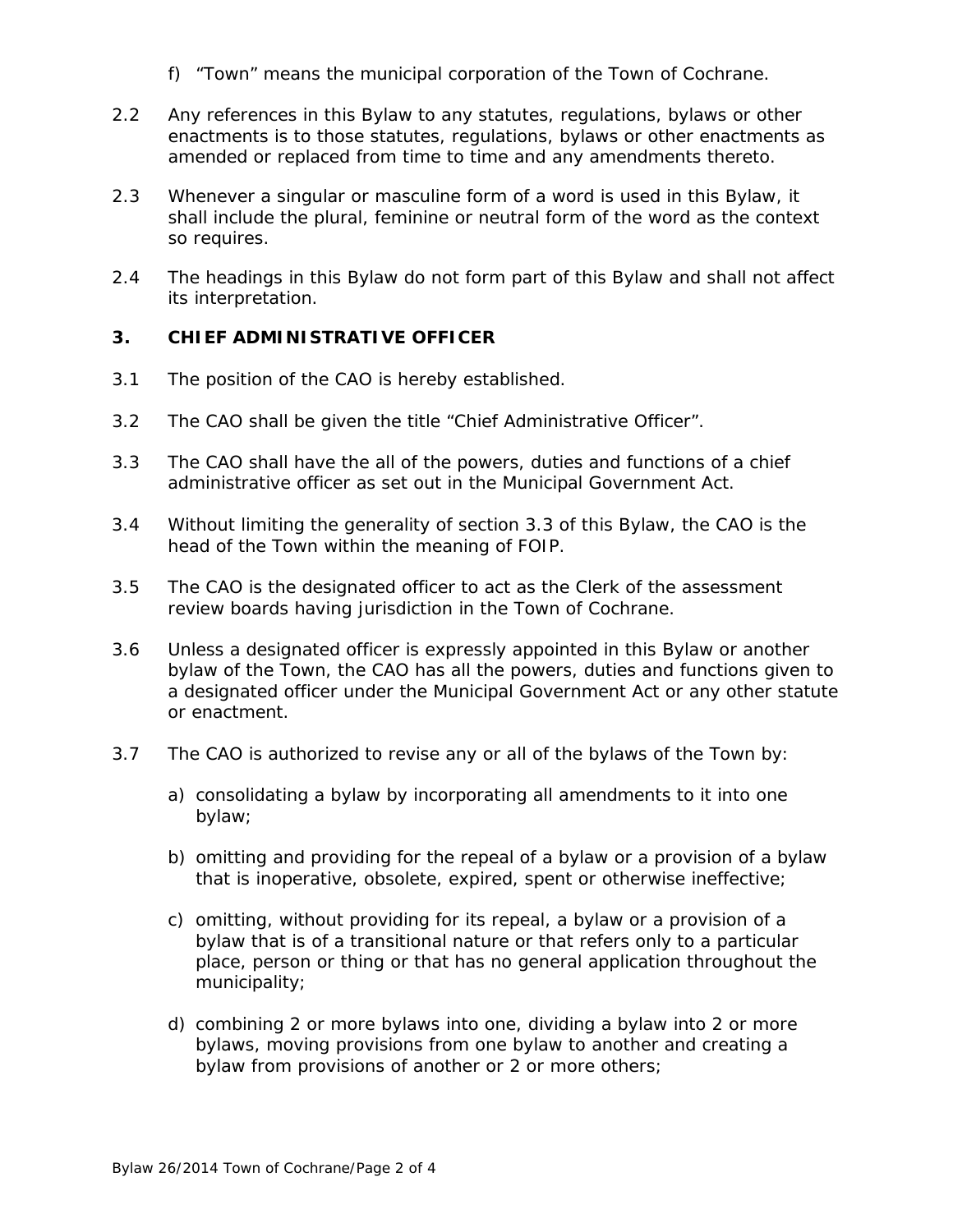- e) altering the citation and title of a bylaw and the numbering and arrangement of its provisions, and adding, changing or omitting a note, heading, title, marginal note, diagram or example to a bylaw;
- f) omitting the preamble and long title of a bylaw;
- g) omitting forms or other material contained in a bylaw that can more conveniently be contained in a resolution, and adding authority for the forms or other material to be prescribed by resolution;
- h) correcting clerical, grammatical and typographical errors; and
- i) making changes, without changing the substance of the bylaw, to bring out more clearly what is considered to be the meaning of a bylaw or to improve the expression of the law.
- 3.8 The CAO is authorized to temporarily close the whole or a part of a road at any time that a construction or maintenance project on or adjacent to the road may create a hazard.
- 3.9 The powers, duties and functions assigned to the CAO by this Bylaw are in addition to any other powers, duties or functions assigned or delegated by Council to the CAO or to any other Town employee.

# **4. DELEGATION BY CAO**

- 4.1 The CAO is authorized to delegate and to authorize further delegations of any powers, duties and functions assigned to the CAO by Council under the *Municipal Government Act* and under this or any other bylaw to a designated officer or an employee of the Town.
- 4.2 Without limiting the generality of section 4.1 of this Bylaw, the CAO is authorized to appoint a deputy CAO and delegate the CAO's powers, duties and functions to that deputy CAO and to authorize that deputy CAO to act as the CAO during absences of the CAO.

# **5. MUNICIPAL ASSESSOR**

- 5.1 The position of assessor is hereby established as a designated officer of the Town.
- 5.2 The assessor shall be given the title "Municipal Assessor".
- 5.3 The Municipal Assessor is the designated officer for purposes of carrying out the duties and responsibility of an "assessor" under the *Municipal Government Act*.
- 5.4 The Municipal Assessor is the designated officer for the following sections of the *Municipal Government Act*:
	- a) Section 482: Admissible evidence at hearing; and